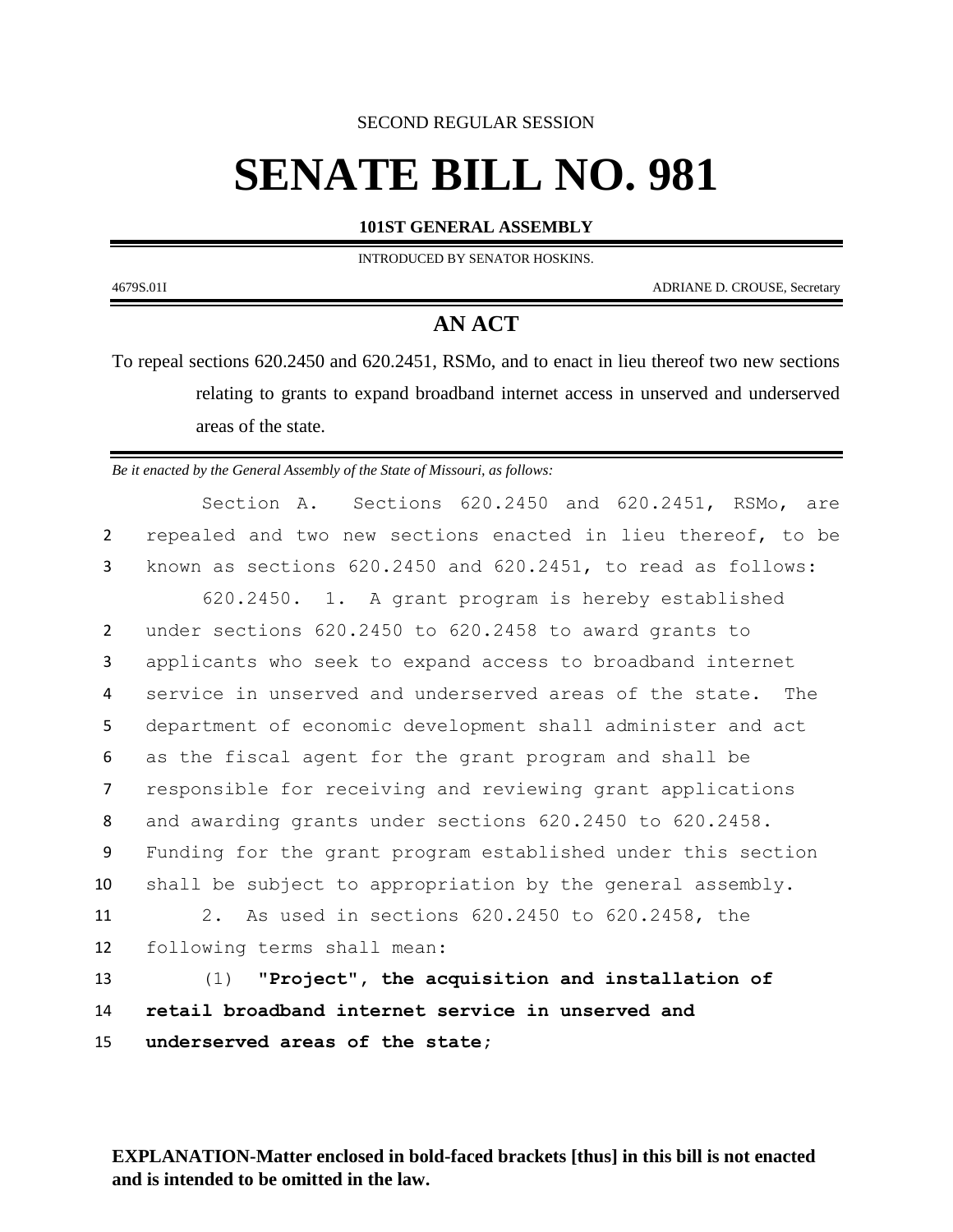**SB 981** 2

 **(2)** "Underserved area", a project area without access to wireline or fixed wireless broadband internet service of speeds of **[**at least twenty-five**] the higher of: (a) One hundred** megabits per-second download and **[**three**] twenty** megabits per-second upload; **or (b) The minimum speed established by the Federal Communications Commission as authorized in 7 U.S.C. 950bb(e)(2). [**(2)**] (3)** "Unserved area", a project area without access to wireline or fixed wireless broadband internet service of speeds of at least **[**ten**] twenty-five** megabits per- second download and **[**one**] three** megabit per-second upload. 620.2451. **1.** Grants awarded under sections 620.2450 to 620.2458 shall fund the acquisition and installation of retail broadband internet service **[**at**], prioritizing projects providing** speeds of **[**at least twenty-five**] the higher of: (1) One hundred** megabits per-second download and **[**three**] twenty** megabits per-second upload**[**, but**]** that is scalable to higher speeds**; or (2) The minimum acceptable speed established by the Federal Communications Commission as authorized in 7 U.S.C. 950bb(e)(2)**. **2.** The department shall maintain a record of all federal grants awarded to entities for the purposes of providing, maintaining, and expanding rural broadband in the state of Missouri. In cases in which funds have been awarded by a federal agency but later retained, withheld, or otherwise not distributed to the original grant recipient due to failure to meet performance standards or other criteria, the department shall seek to have the funds